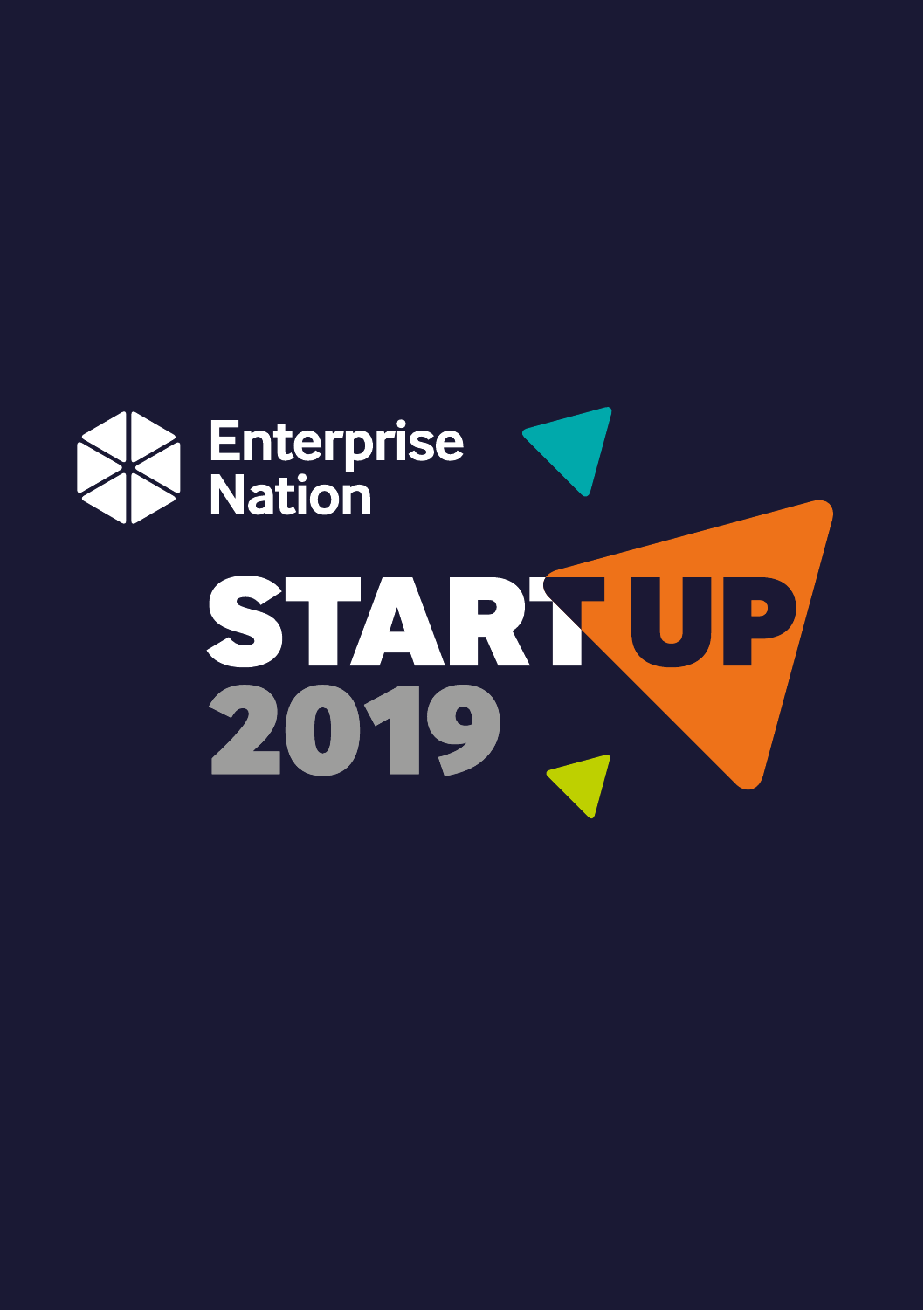



A stage of inspirational stories and advice from some amazing entrepreneurs.

# **10.00am – 10.15am**

**Welcome from Julie Devonshire OBE, director, Entrepreneurship Institute, King's College London**

# **10.15am – 10.50am**

# **Using AI to disrupt the \$45bn market research industry: Tugce Bulut, founder & CEO, Streetbees**

Join this session to hear how Streetbees is shaking up the market research industry through the use of 'conversational research'.

# **10.50am – 11.30am**

# **Coming up with an idea, name and building a brand for your business**

- Kate Collins, brand manager, The Collective UK
- Leading branding agency
- Market research expert

### **POWERED BY:**



Enterprise

**11.30am – 12.10pm** 

**Starting at the speed of flight, Steve Moore, founder, Flight Club** The founder of the popular darts social bar chain, Flight Club, shares his business journey. Now employing over 200 people in locations across the UK and US, with more to come in 2019, Steve is one to watch!

# **12.10pm – 12.50pm**

**Slaying the Dragons one cup of chai at a time: Alex and Rupesh Thomas, cofounders, Tuk Tuk Chai**  Hear from the husband and wife team who turned down the investors on Dragons' Den to build Tuk Tuk Chai on their own terms.

### **12.50pm – 1.30pm**

**How I started the Department of Coffee and Social Affairs on a bootstrap budget: Professor Stefan Allesch-Taylor** 

British entrepreneur, philanthropist, broadcaster, and educator. Professor Stefan Allesch-Taylor also founded the awardwinning Department of Coffee and Social Affairs, the fastest growing coffee business in the UK. Join this session to hear about his story and his pioneering social impact plans for the next five years.

# **1.30pm – 2.10pm**

**Start, run and grow your business Square speaks to start-up owners about the tricks of the trade**

# **2.10pm – 2.50pm**

**Be More Pirate – Sam Coniff Allende, author** The author of the best-selling business book, Be More Pirate, leads a session to help you start a disruptive and innovative business by being more pirate!

# **2.50pm – 3.30pm**

**From Lads' mags to climax – How I built and sold a £20m business**

From editor of FHM to founder of Shortlist Media, Mike Soutar shares his journey building and selling a leading digital publisher and media platform with pioneering brands including ShortList, Stylist, Emerald Street and Mr Hyde.

# **3.30pm – 4.00pm**

**Meet the Journalists**

Top journalists will explain what they want from small business stories and how your company can make the headlines.

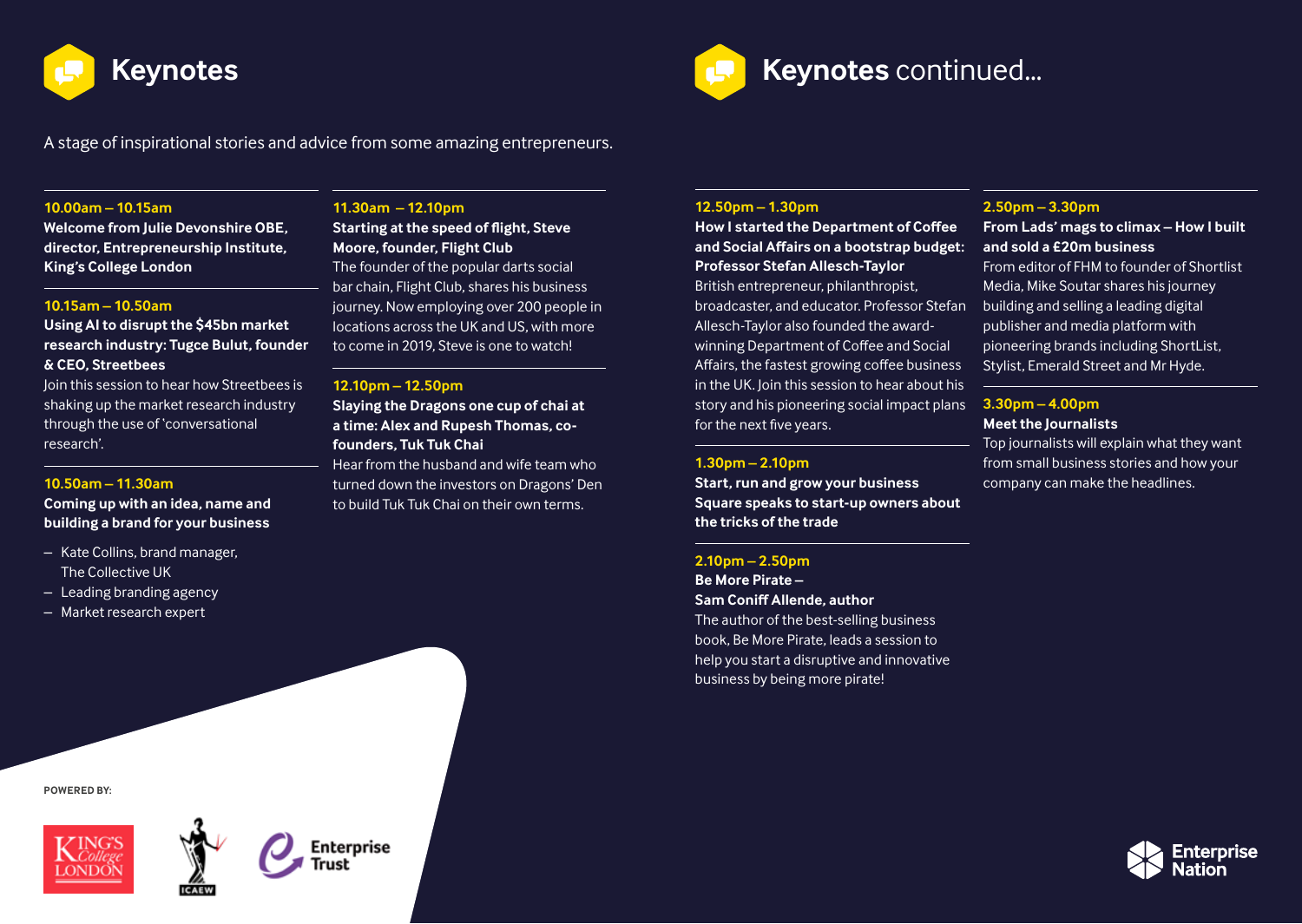

Get industry specific advice from inspiring entrepreneurs and experts. Hear from digital experts in a series of workshops and drop in

# **10.00am – 11.00am**

# **How to start a food business: Hosted by Jane Arthern, founder, FMCGenie**

- Jools Abel, co-founder, Nowt Poncy
- Ella Rauen-Prestes, founder, Fitbakes
- Charlotte Moore, founder, Smoothie PR
- David Young, food retail consultant, David Young Consulting

# **11.00am – 12.00pm**

### **How to start a beauty business**

Hosted by: Rachel Whittaker, founder, Indie Beauty Delivers

- Helen Taylor, founder, Bare Faced Skin
- − Luchia Best, founder, Ismiri London
- − Zaffrin O'Sullivan, founder, Five Dot Botanics

# **12.00pm – 1.00pm**

**Finding space for your start-up: Becky Jones, head of partnerships, Appear Here** Join this session to hear from pop-up experts, Appear Here, on how to find the right retail space for your products.

**POWERED BY:**



# **1.00pm – 2.00pm**

**How to start a tech business: Hosted by Sam Dickie, senior product manager, ucreate**

- Ahrani Logan, co-founder, PeaPodicity
- James Xu, founder, xPossibilities
- Stewart Ritchie, founder, Powered by Coffee

# **2.00pm – 3.00pm**

# **How to start a sustainable brand: Beth Noy, founder, Plastic Freedom**

Plastic Freedom is both a movement and e-commerce platform, created to inspire and help people going plastic free. Founder Beth will talk about how she conceived, started and continues to grow her sustainable business.

# **3.00pm – 4.00pm**

**How to start a wellness business: Hosted by Emily Foster, founder and dietician, Glowing Potential** 

- Lauren Armes, founder, Welltodo Global
- Carina Lawson, founder, Ponderlily
- Helen Morris, founder, Samsara communications
- Maggie Nuttall, co-founder, The Retreat Kitchen





# **The digital stage**

troubleshoot sessions.

# **10.00am – 11.00am**

**Growing your business online: Where to start**

Join this session to learn about getting noticed online and ensuring your website is fully optimised so you can be found.

# **11.00am – 12.00pm**

**Checklist for building a website: don't miss these top tips: Jamie Hewitt, founder, Rocketship WP**

A session designed to prepare you for conversations with your web developer. Understand what you'll need from your website and how best to get it.

# **12.00pm – 1.00pm**

**A guide to SEO: Chichi Eruchalu, Enterprise Nation community manager and independent marketing expert** Chichi Eruchalu shares tips for how to ensure your website is found on search engines.

# **1.00pm – 2.00pm**

# **How to find influencers: Alison Battisby, founder, Avocado Social**

Social media expert Alison Battisby talks about the role influencers play in today's consumer decision making and how you can find and approach relevant influencers for your business.

# **2.00pm – 3.00pm**

# **Which social media channels are right for my startup? Laurie Wang, independent marketing consultant**

Finding the right platform for your product or service can be tricky. Laurie guides you through each platform and help you to understand which are the right ones for you.

# **3.00pm**

# **How to start an online subscription business**

Hear from three online subscription business founders on how they started, the do's and don'ts and how your business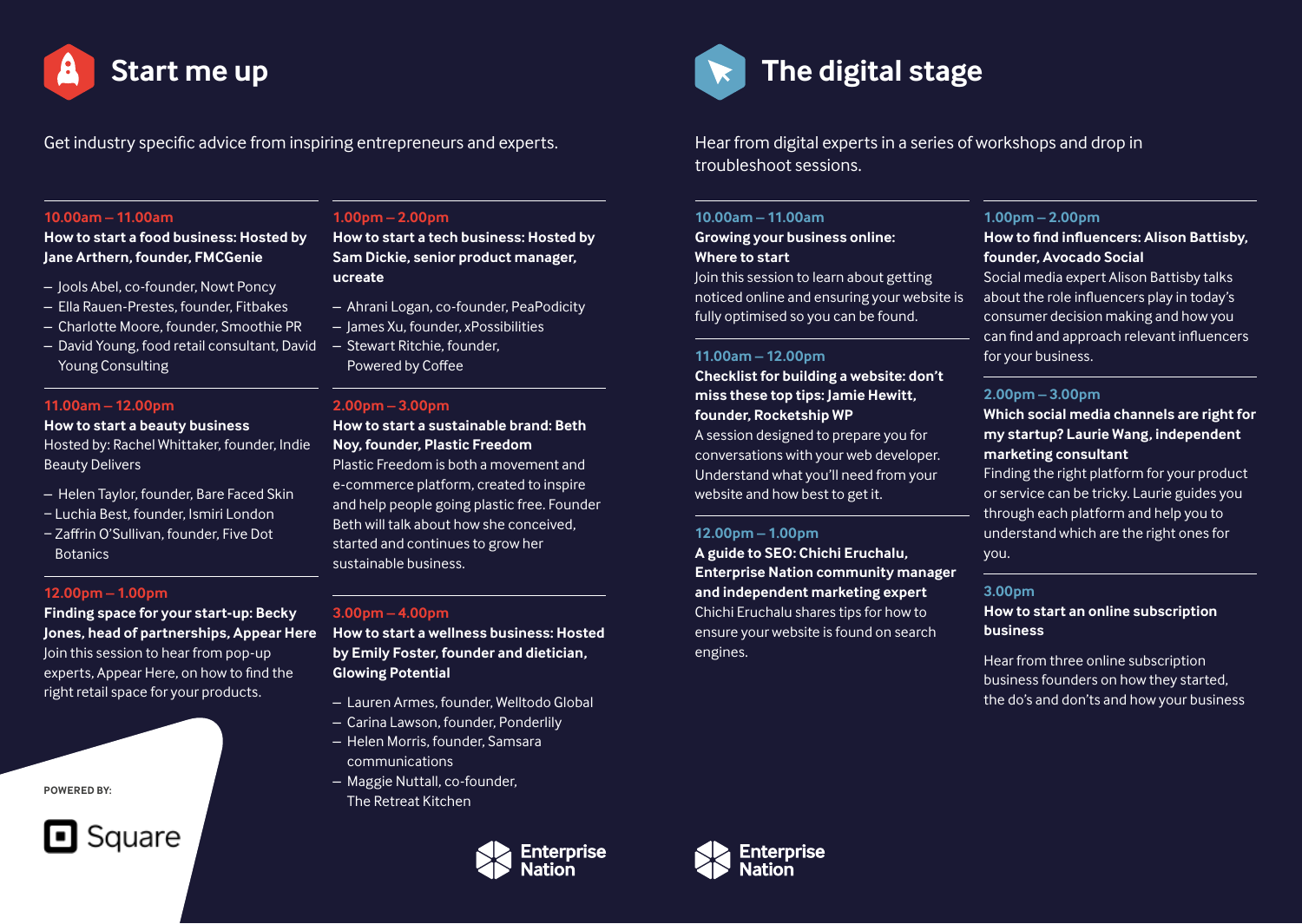

# **Show me the money and the state of the entrepreneur's mindset**

Get advice on raising and managing funds in a series of workshops, talks and panel discussions.

# **10.00am – 10.45am**

# **How starting a purpose led business can make you more profit**

Join this session to hear from a leading online retailer who gives back with every sale and how this helped her business to grow.

# **11.00am – 11.45am**

**How to make my business investment ready: Hosted by Sam Dickie, senior product manager, ucreate**

- Institute for Chartered Accountants in England & Wales
- Richard Fifield, CEO, Enterprise Nation

# **12.00pm – 12.45pm**

# **How I raised funds: Katie Massie-Taylor, founder, Mush**

Katie founded Mush, the number one app for mums which helps mums everywhere to instantly become part of their local mum community. She recently raised over £2m to fund the next stage of business growth. Join the session to hear how she did it.

nterprise

# **1.00pm – 1.45pm**

**Debt, equity, crowdfunding: Which method of raising funds is right for me? Hosted by Adria Tarrida, crowdfunding consultant, Crowdeasy**

- Jules Buker, development manager, **Crowdcube**
- Angel Investment Network
- Sharif Mohamed, fintech partnerships, IWOCA

# **2.00pm – 2.45pm**

**How to access funds through government initiatives. Hosted by Adria Tarrida, crowdfunding consultant, Crowdeasy**

- Mark Brownridge, director general, EIS Association
- Patrick Magee, chief commercial officer, British Business Bank

# **3.00pm – 3.45pm**

**What angel investors want in 2019? Hosted by Adria Tarrida, crowdfunding consultant, Crowdeasy** 

- Chris Barrett, angel investor
- Ben Towers, investor
- Peter Cowley, founder & CEO, Spirit

# **10.00am – 11.00am**

**Being creative with a bootstrap budget: Simon Alexander Ong, life coach and motivational speaker**

# **11.00am – 12.00pm**

**How to look after your mental health and build resilience: Sheri Jacobson, clinical director, Harley Therapy** 

# **12.00pm – 1.00pm**

**Integrating work and life: A panel of mumpreneurs share the real deal:** 

- Karen Holden, founder, a City Law Firm
- Emma Alexander, founder, Mother Bran
- Hannah Feldman, co-founder, Kidadl
- Carol Lovell, founder, STOW

# **1.00pm – 2.00pm**

**Staying clear in chaos: the secret to managing founder stress: Alexandra Isenegger, founder & CEO, Linkilaw?** Running a business is STRESSFUL, especially when you're a first time founder. How to manage that? How to live happy?

# **2.00pm – 3.00pm**

**Surround yourself with the right space and the right people: Hear from experts on how to get the most out of your network and environment** 

- James Uffindell, CEO, The Bright Network
- Alessa McNally, head of community, The Office Group
- Jane Sartin, executive director, BCA

# **3.00pm – 4.00pm**

and motivational speaker

**How to set goals and measure your success in 2019** Simon Alexander Ong, life coach

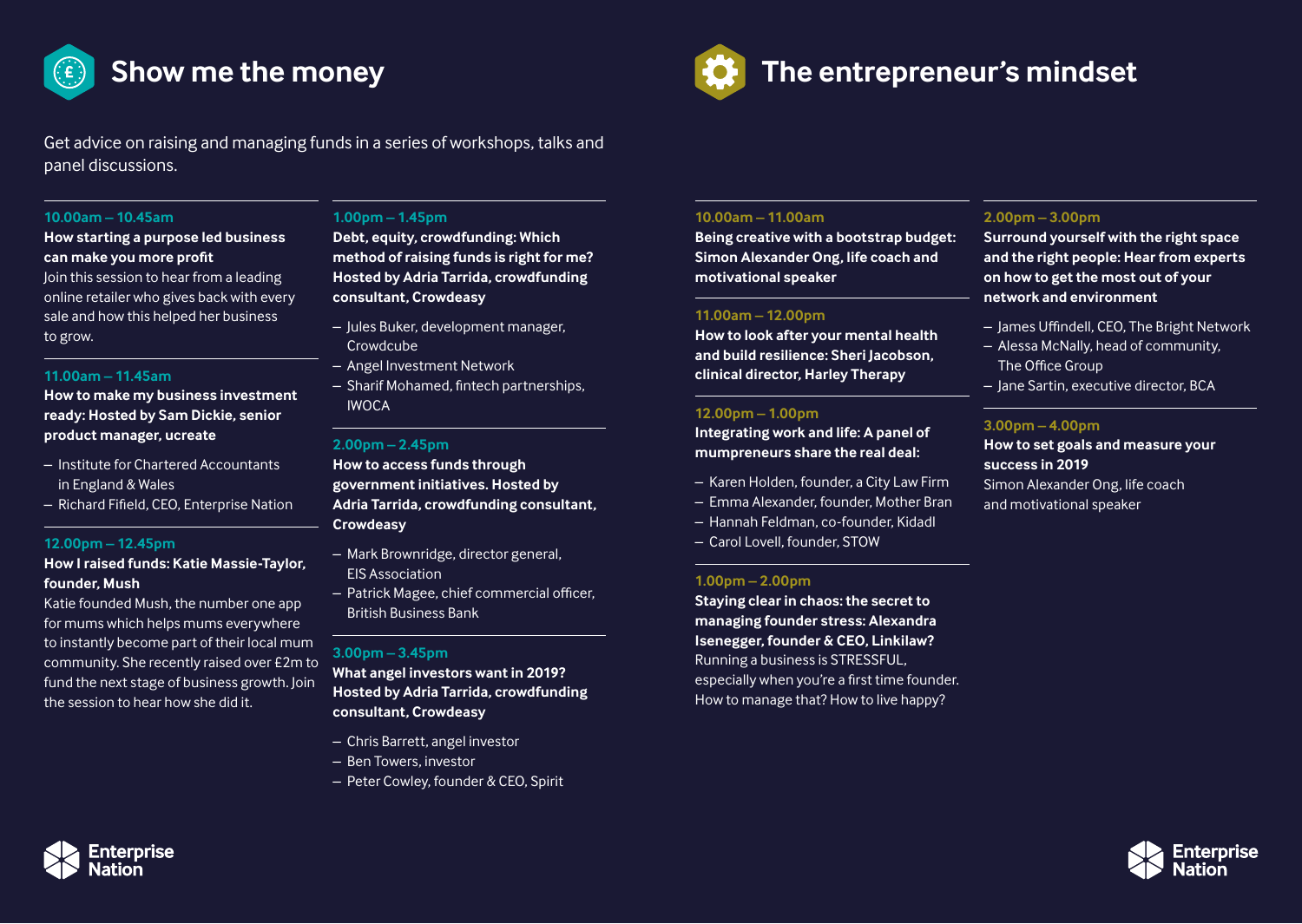

Hear from the entrepreneurs of tomorrow and find out how to enter the Student Start-up of the Year competition.

# **10.00am – 11.00am**

**How to start a business while studying** A panel of King's College entrepreneurs will discuss how to manage starting a business whilst studying.

# **11.00am – 12.00pm**

# **Turning over £1million at 20 years old: Dan Beckles and Monty George, cofounders, Furniture Box**

Dan and Monty started their contemporary furniture business when they were just 19 and 20 and turned over £1m in their first year of trading. Hear their story and their plans for growth.

# **12.00pm – 1.00pm**

# **Your age is key to innovation: Thomas Delgado, CEO and founder, We Buy Cars Today**

Thomas launched the online car dealership, We Buy Cars Today, at the tender age of 23. Fast forward six years and today, the company is set to turnover £9m, which Thomas believes is largely the result of being a young entrepreneur.



# **1.00pm – 2.00pm**

**How I became an influencer: Victoria Niamh Spence, fitness influencer and CEO of the global movement, #Girlgains**

# **2.00pm – 3.00pm**

# **How to spot a gap in the market and develop your idea**

Henry Blanchard from Start Something, interviews Ben Towers, 20 year old serial entrepreneur and investor on a mission to change the health outcomes of his generation.

# **3.00pm – 4.00pm**

# **How to enter Student Start-up of the Year 2019**

As Youth Enterprise Nation launches the Student Start-up of the Year 2019 competition, find out how you can get involved.



# **Business essentials**

Get a handle on your business essentials in these insightful workshops including how to register a company and choosing the right insurance.

# **10.00am – 11.00am**

**My first year in business since StartUp 2018 and my top tips as a small business founder: Krishma Vaghela, founder, Franchise Futures & Business Futures**

# **11.00am – 12.00pm**

**Registering a company and protecting your Intellectual Property: Caroline Brooks, Partner, Abel & Imray**

# **12.00pm – 1.00pm**

**What is franchising and how to get it right**

- Krishma Vaghela, founder, Franchise Futures
- Gaby Lixton, founder, Turtle Tots
- Samantha Acton, founder, Domestic Angels
- Elizabeth McKenna, founder Lizzie's Bundles and The Apprentice 2017 semi-finalist

# **1.00pm – 2.00pm**

**Getting Insured: What's the package that's right for you: Direct Line For Business**

An essential session for businesses starting out, join insurance experts from Direct Line For Business to ensure you don't fall foul of a claim.

# **2.00pm – 3.00pm**

**How to make sales: Alison Edgar, founder, The Entrepreneur's Godmother** Expert sales adviser, Alison Edgar, helps you increase your sales and improve your pitching.

# **3.00pm – 4.00pm**

**Your start-up legal checklist: helping you protect yourself for the future: Alice Stephenson, founder, Stephenson Law**

**POWERED BY: POWERED BY:**





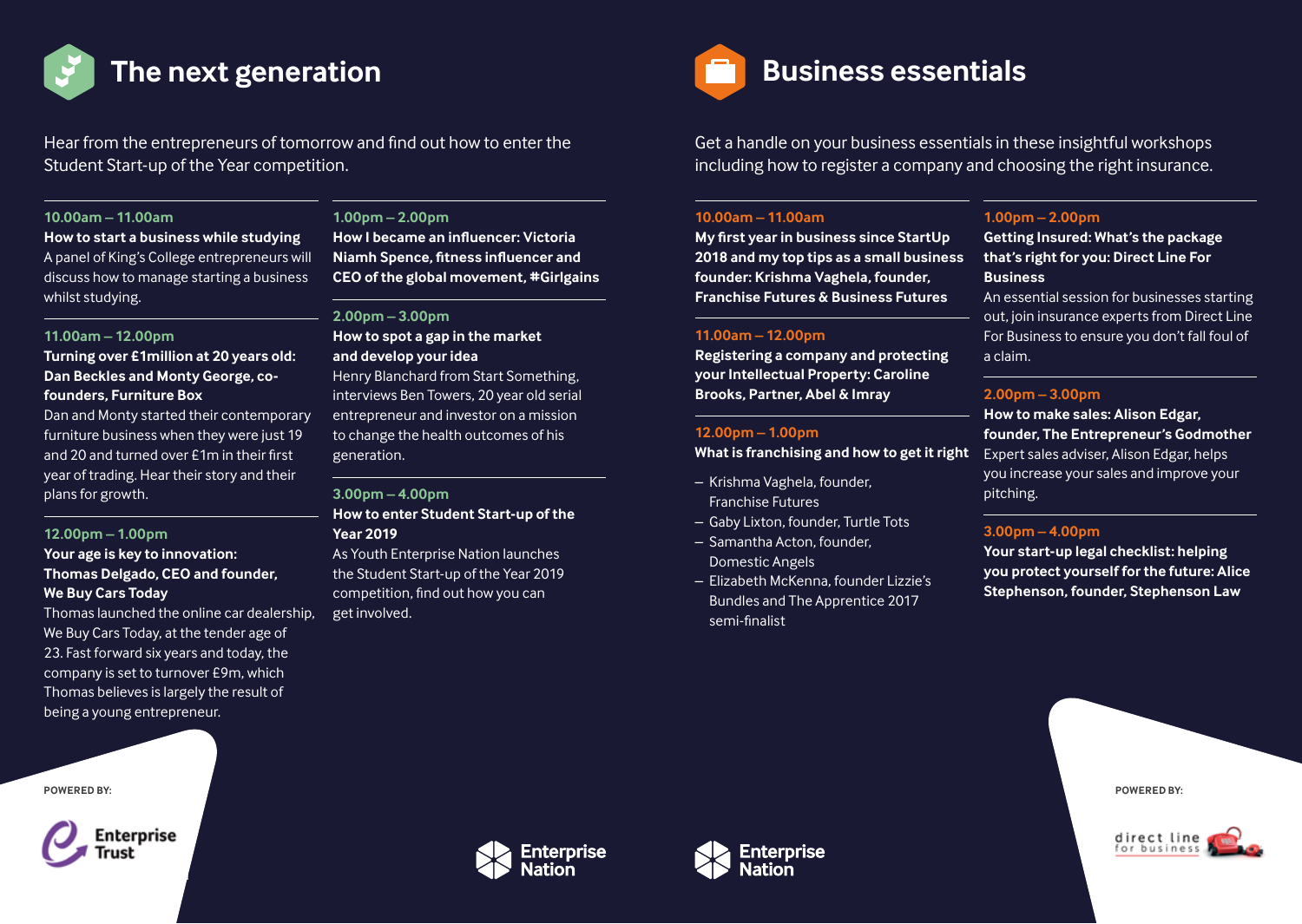

Attend talks and workshops on branding, logo design and much more.

# **10.00am – 11.00am**

**How to design and brand your packaging**

# **11.00am – 12.00pm Designing your logo: The do's and don'ts**

# **12.00pm – 1.00pm**

**Whose brand is it anyway? Protecting your brand as your business grows Danielle Cooksley and Matthew Smith, Abel and Imray**

# **1.00pm – 2.00pm**

**Getting your brand out there: Elizabeth McKenna, founder, Lizzie's Bundles and The Apprentice 2017 semi-finalist**

# **2.00pm – 3.00pm**

**Why your personal brand matters and what to do about it: Juliana Saldana, personal branding strategist**

# **3.00pm – 4.00pm**

**The importance for consistency across your brand**

# **Build a brand Make me famous**

Workshops to help you raise your PR game, find out what journalists are after and how to approach influencers.

# **10.00am – 11.00am Lifestyle and fashion PR: The do's and don'ts**

- Kamala Bryant, PR manager, lifestyle and fashion agency: PR Dispatch
- Martha Hollingsworth, community manager, lifestyle and fashion agency: PR Dispatch

# **11.00am – 12.00pm**

**How to nail PR on a budget Amanda Ruiz, founder, Amanda Ruiz PR**

# **12.00pm – 1.00pm**

**How to PR a food business Charlotte Moore, founder, Smoothie PR**

# **1.00pm – 2.00pm**

**What makes a good small business story Liz Slee, head of media, Enterprise Nation**

# **2.00pm – 3.00pm**

**How to PR a service-based business**

# **3.00pm – 4.00pm**

**How to nail PR on a budget Amanda Ruiz, founder, Amanda Ruiz PR**

**POWERED BY:**

Abel+lmray